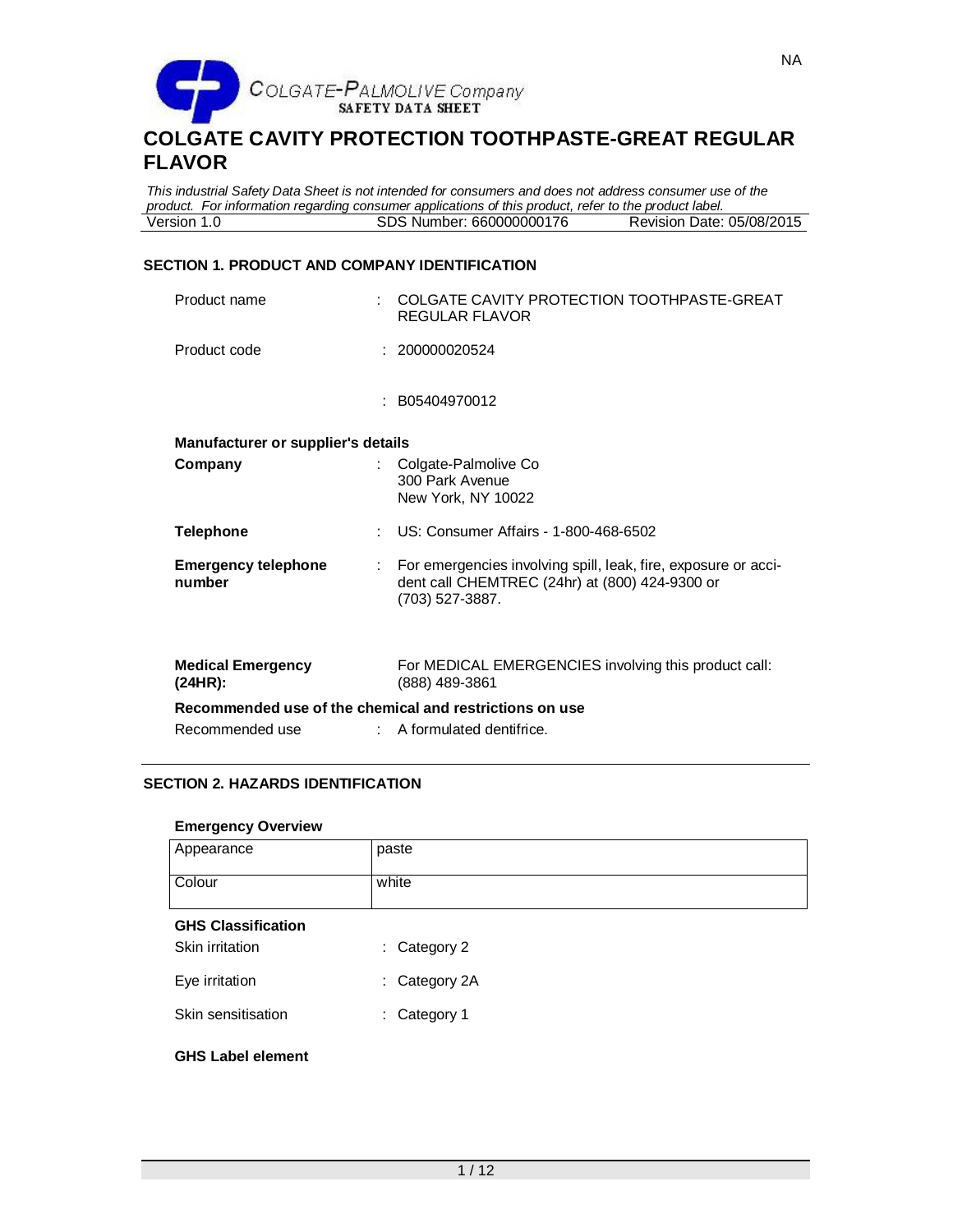

*This industrial Safety Data Sheet is not intended for consumers and does not address consumer use of the product. For information regarding consumer applications of this product, refer to the product label.* Version 1.0 SDS Number: 660000000176 Revision Date: 05/08/2015

| Hazard pictograms                             |                                                                                                                                                                                                                                                                                                                                                                                                                                                                                                                                                                                                                                                                                                                                                                                                                                                             |
|-----------------------------------------------|-------------------------------------------------------------------------------------------------------------------------------------------------------------------------------------------------------------------------------------------------------------------------------------------------------------------------------------------------------------------------------------------------------------------------------------------------------------------------------------------------------------------------------------------------------------------------------------------------------------------------------------------------------------------------------------------------------------------------------------------------------------------------------------------------------------------------------------------------------------|
| Signal word                                   | : Warning                                                                                                                                                                                                                                                                                                                                                                                                                                                                                                                                                                                                                                                                                                                                                                                                                                                   |
| <b>Hazard statements</b>                      | : H315 Causes skin irritation.<br>H317 May cause an allergic skin reaction.<br>H319 Causes serious eye irritation.                                                                                                                                                                                                                                                                                                                                                                                                                                                                                                                                                                                                                                                                                                                                          |
| Precautionary statements                      | : Prevention:<br>P261 Avoid breathing dust/fume/gas/mist/vapours/spray.<br>P264 Wash skin thoroughly after handling.<br>P272 Contaminated work clothing should not be allowed out of<br>the workplace.<br>P280 Wear eye protection/ face protection.<br>P280 Wear protective gloves.<br>Response:<br>P302 + P352 IF ON SKIN: Wash with plenty of soap and water.<br>P305 + P351 + P338 IF IN EYES: Rinse cautiously with water<br>for several minutes. Remove contact lenses, if present and easy<br>to do. Continue rinsing.<br>P333 + P313 If skin irritation or rash occurs: Get medical advice/<br>attention.<br>P337 + P313 If eye irritation persists: Get medical advice/atten-<br>tion.<br>P362 Take off contaminated clothing and wash before reuse.<br>Disposal:<br>P501 Dispose of contents/ container to an approved waste dis-<br>posal plant. |
| <b>Potential Health Effects</b><br>Inhalation | : No adverse effects due to inhalation are expected.                                                                                                                                                                                                                                                                                                                                                                                                                                                                                                                                                                                                                                                                                                                                                                                                        |
| <b>Skin</b>                                   | May cause skin irritation upon prolonged contact.                                                                                                                                                                                                                                                                                                                                                                                                                                                                                                                                                                                                                                                                                                                                                                                                           |
| Eyes                                          | May cause eye irritation.                                                                                                                                                                                                                                                                                                                                                                                                                                                                                                                                                                                                                                                                                                                                                                                                                                   |
| Ingestion                                     | : May be harmful if swallowed in large quantities.                                                                                                                                                                                                                                                                                                                                                                                                                                                                                                                                                                                                                                                                                                                                                                                                          |
| Aggravated Medical Condi-<br>tion             | None known.<br>÷.                                                                                                                                                                                                                                                                                                                                                                                                                                                                                                                                                                                                                                                                                                                                                                                                                                           |
| Carcinogenicity:<br><b>IARC</b>               | No component of this product present at levels greater than or<br>equal to 0.1% is identified as probable, possible or confirmed<br>human carcinogen by IARC.                                                                                                                                                                                                                                                                                                                                                                                                                                                                                                                                                                                                                                                                                               |
| <b>ACGIH</b>                                  | No component of this product present at levels greater than or<br>equal to 0.1% is identified as a carcinogen or potential carcino-                                                                                                                                                                                                                                                                                                                                                                                                                                                                                                                                                                                                                                                                                                                         |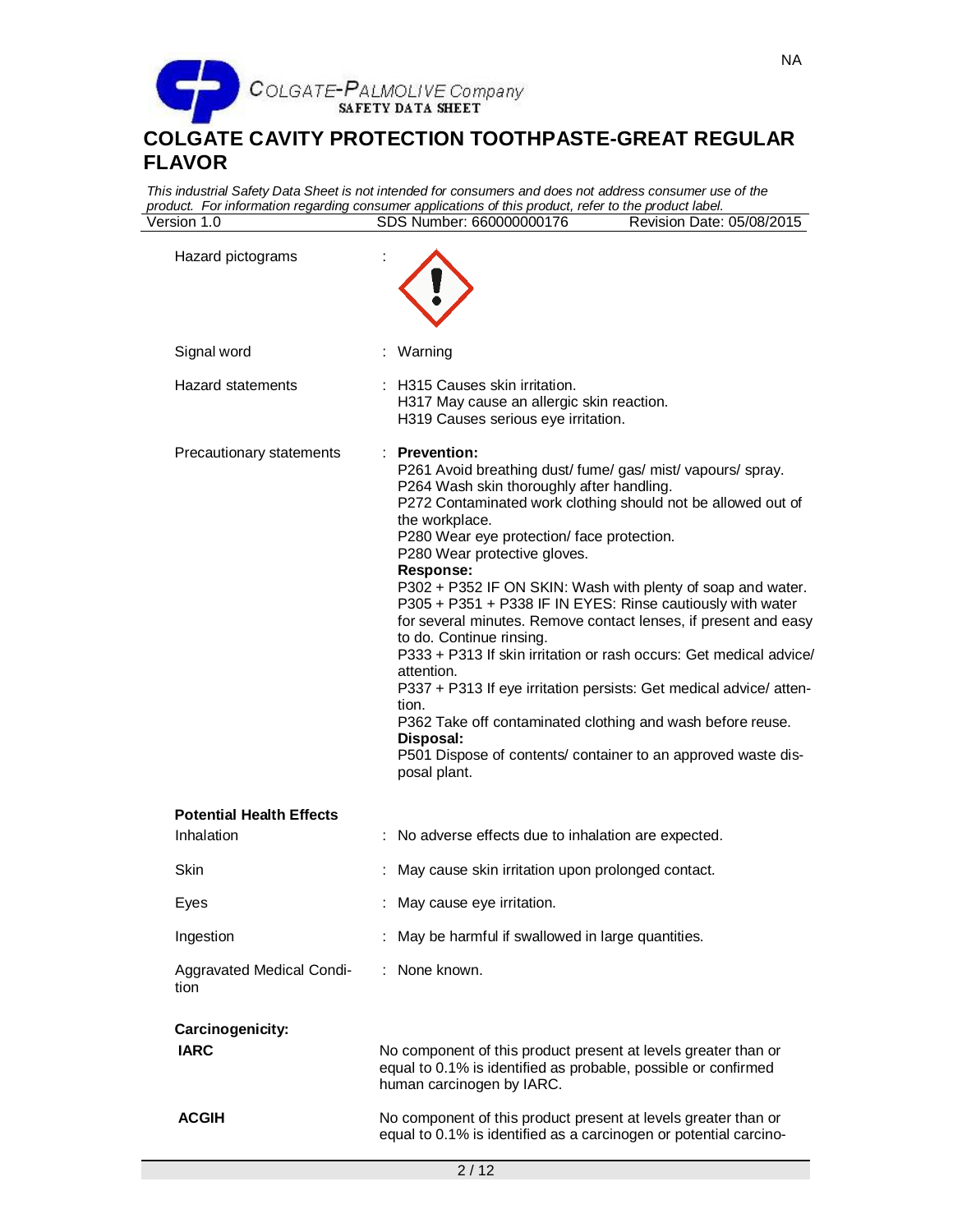

|             | This industrial Safety Data Sheet is not intended for consumers and does not address consumer use of the<br>product. For information regarding consumer applications of this product, refer to the product label. |                           |
|-------------|-------------------------------------------------------------------------------------------------------------------------------------------------------------------------------------------------------------------|---------------------------|
| Version 1.0 | SDS Number: 660000000176                                                                                                                                                                                          | Revision Date: 05/08/2015 |
|             | gen by ACGIH.                                                                                                                                                                                                     |                           |
| <b>OSHA</b> | No component of this product present at levels greater than or<br>equal to 0.1% is identified as a carcinogen or potential carcino-<br>gen by OSHA.                                                               |                           |
| <b>NTP</b>  | No component of this product present at levels greater than or<br>equal to 0.1% is identified as a known or anticipated carcinogen<br>by NTP.                                                                     |                           |

## **SECTION 3. COMPOSITION/INFORMATION ON INGREDIENTS**

### **Hazardous components**

| <b>Chemical Name</b>             | CAS-No.        | Concentration (%) |
|----------------------------------|----------------|-------------------|
| DICALCIUM PHOSPHATE DIHYDRATE    | 7789-77-7      | $>= 30 - 50$      |
| <b>GLYCERIN</b>                  | $56 - 81 - 5$  | $>= 20 - 30$      |
| SODIUM LAURYL SULFATE            | $151 - 21 - 3$ | $>= 1 - 5$        |
| PEPPERMINT (MENTHA PIPERITA) OIL | PEPPERMINT     | $>= 0.1 - 1.1$    |
| <b>TETRASODIUM PYROPHOSPHATE</b> | 7722-88-5      | $>= 0.1 - 1.1$    |
| <b>CARVONE</b>                   | 6485-40-1      | $>= 0.1 - 1.1$    |
| <b>SPEARMINT OIL</b>             | 8008-79-5      | $>= 0.1 - 1.1$    |

## **SECTION 4. FIRST AID MEASURES**

| If inhaled                                                        | : Not Applicable                                                                                                |
|-------------------------------------------------------------------|-----------------------------------------------------------------------------------------------------------------|
| In case of skin contact                                           | : Flush skin with large amounts of water. If irritation develops<br>and persists, get medical attention.        |
| In case of eye contact                                            | : Flush eyes with water at least 15 minutes. Get medical atten-<br>tion if eye irritation develops or persists. |
| If swallowed                                                      | : Drink 8 ounces of clear water. Get medical attention.                                                         |
| Most important symptoms<br>and effects, both acute and<br>delayed | : Causes skin irritation.<br>May cause an allergic skin reaction.<br>Causes serious eye irritation.             |

## **SECTION 5. FIREFIGHTING MEASURES**

| Suitable extinguishing media                     | : Use water spray, alcohol-resistant foam, dry chemical or car-<br>bon dioxide.                                   |
|--------------------------------------------------|-------------------------------------------------------------------------------------------------------------------|
| Hazardous combustion prod-<br>ucts               | : No hazardous combustion products are known                                                                      |
| Special protective equipment<br>for firefighters | : Self-contained breathing apparatus and full protective clothing<br>should be worn when fighting chemical fires. |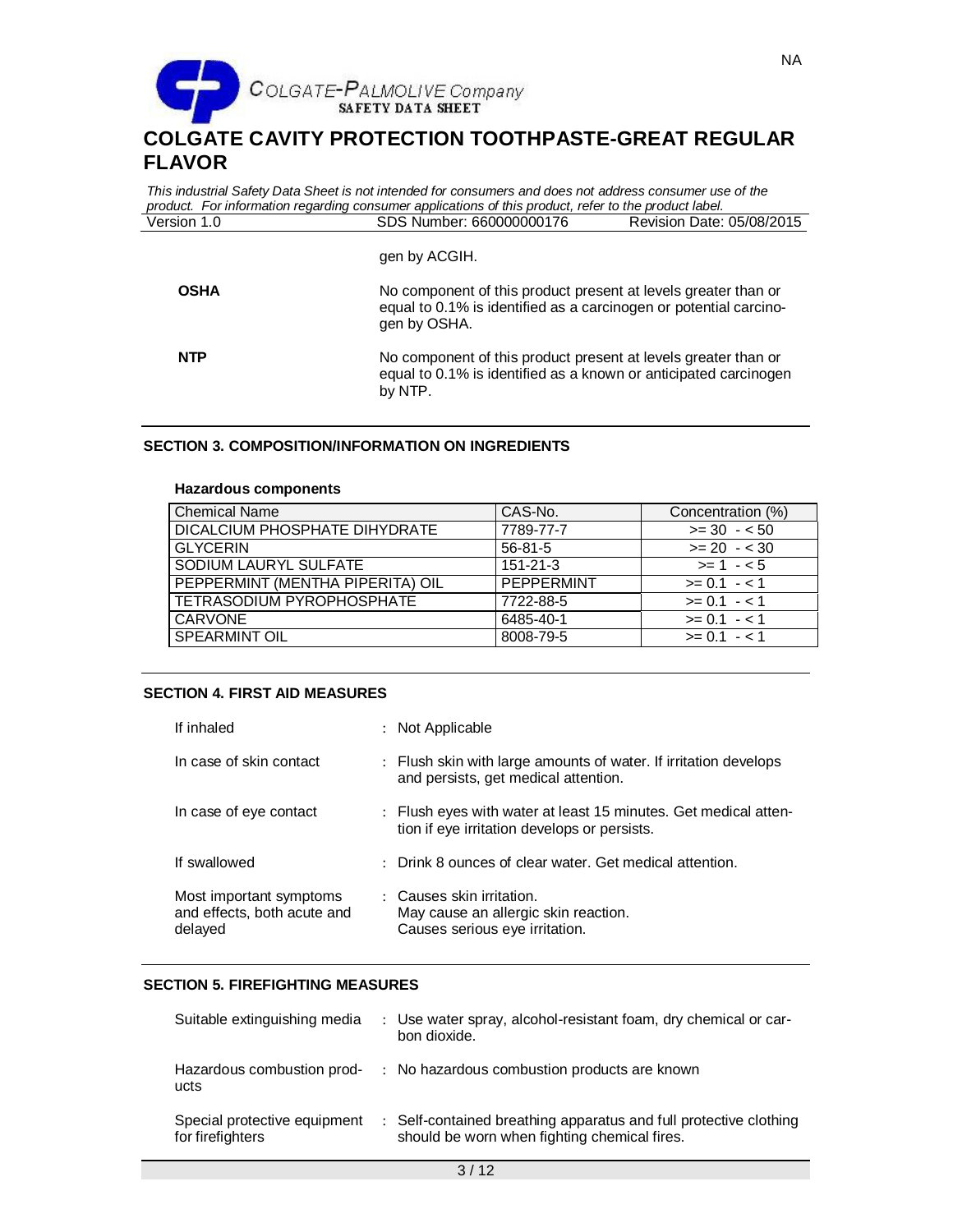

*This industrial Safety Data Sheet is not intended for consumers and does not address consumer use of the product. For information regarding consumer applications of this product, refer to the product label.* SDS Number: 660000000176

## **SECTION 6. ACCIDENTAL RELEASE MEASURES**

| Personal precautions, protec-<br>tive equipment and emer-<br>gency procedures | : Use personal protection recommended in Section 8 of the<br>SDS.                                                                        |
|-------------------------------------------------------------------------------|------------------------------------------------------------------------------------------------------------------------------------------|
| Methods and materials for<br>containment and cleaning up                      | : Cover with inert, absorbent material and remove to disposal<br>container. Spill area may be slippery. Flush with plenty of wa-<br>ter. |

## **SECTION 7. HANDLING AND STORAGE**

Conditions for safe storage : Store at controlled room temperature at 20-25°C (68-77°F).

## **SECTION 8. EXPOSURE CONTROLS/PERSONAL PROTECTION**

| Components      | CAS-No.       | Value type<br>(Form of<br>exposure)    | Control parame-<br>ters / Permissible<br>concentration | <b>Basis</b> |
|-----------------|---------------|----------------------------------------|--------------------------------------------------------|--------------|
| <b>GLYCERIN</b> | $56 - 81 - 5$ | TWA (mist,<br>respirable<br>fraction)  | $5 \text{ mg/m}$ 3                                     | OSHA Z-1     |
|                 |               | TWA (mist,<br>total dust)              | $15 \text{ mg/m}$                                      | OSHA Z-1     |
|                 |               | TWA (Mist -<br>total dust)             | $10 \text{ mg/m}$                                      | OSHA P0      |
|                 |               | TWA (Mist -<br>respirable<br>fraction) | $5$ mg/m $3$                                           | OSHA P0      |

#### **Components with workplace control parameters**

**Engineering measures** : In an industrial work environment, no special precautions or control measures are required.

| <b>Personal protective equipment</b>                                                                                                                                                                                          |  |  |
|-------------------------------------------------------------------------------------------------------------------------------------------------------------------------------------------------------------------------------|--|--|
| Description of the contract of the settlement of the contract of the contract of the contract of the contract of the contract of the contract of the contract of the contract of the contract of the contract of the contract |  |  |

| Respiratory protection | : No personal respiratory protective equipment normally re-<br>quired.                                                                                                                                               |
|------------------------|----------------------------------------------------------------------------------------------------------------------------------------------------------------------------------------------------------------------|
| Protective measures    | : In an industrial work environment, if a splash is likely, chemi-<br>cal goggles may be needed. Prolonged skin contact may<br>require protective gloves. For consumer use, no unusual<br>precautions are necessary. |
| Hygiene measures       | : In an industrial work environment, avoid eye and prolonged<br>skin contact.                                                                                                                                        |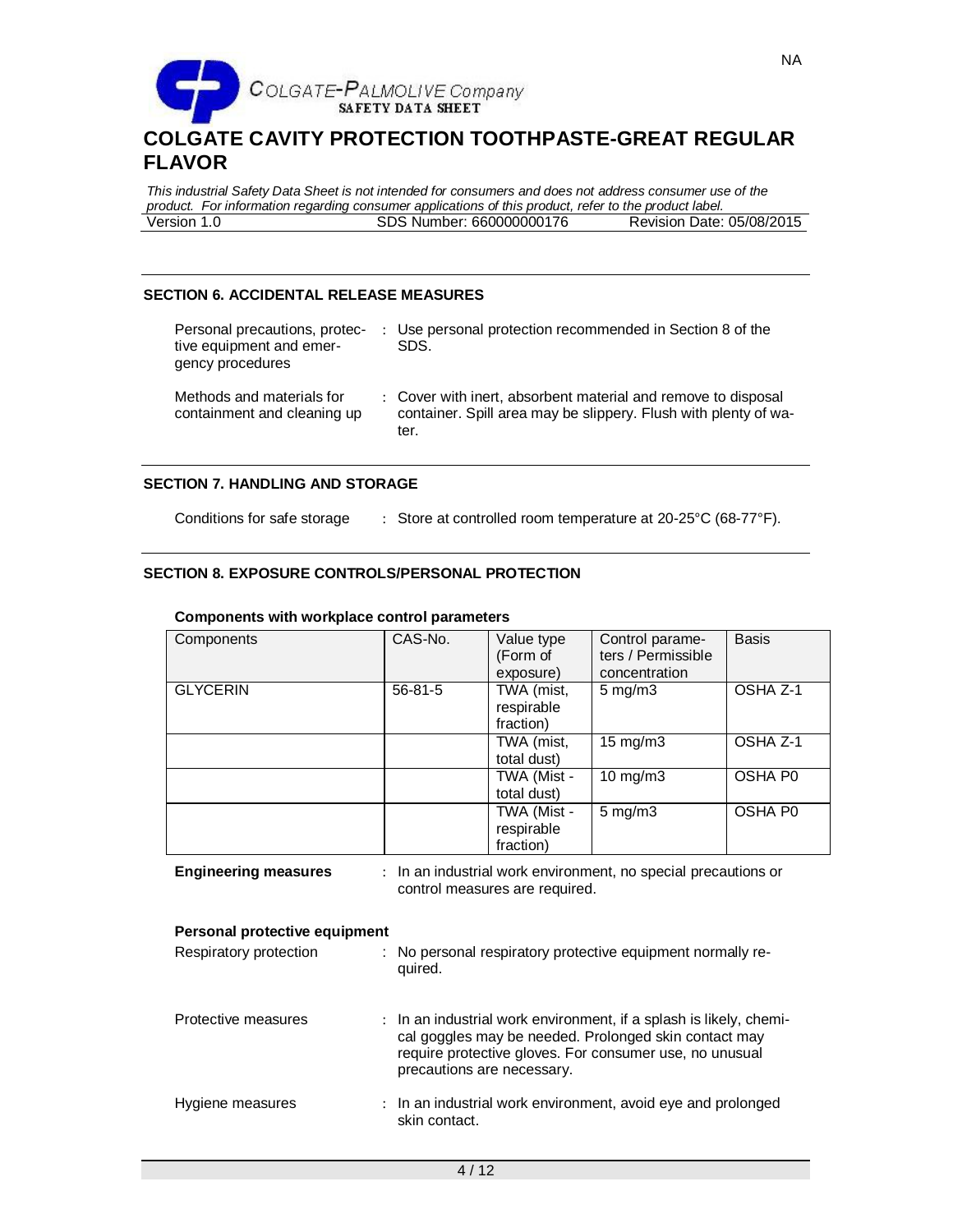

*This industrial Safety Data Sheet is not intended for consumers and does not address consumer use of the product. For information regarding consumer applications of this product, refer to the product label.* SDS Number: 660000000176

## **SECTION 9. PHYSICAL AND CHEMICAL PROPERTIES**

| Appearance  | : paste          |
|-------------|------------------|
| Colour      | : white          |
| рH          | $: 7.4 - 8.4$    |
| Flash point | : Not applicable |
| Density     | : 1.51 g/cm3     |

### **SECTION 10. STABILITY AND REACTIVITY**

| Possibility of hazardous reac-<br>tions | : Hazardous polymerisation does not occur. |
|-----------------------------------------|--------------------------------------------|
| Incompatible materials                  | : Strong oxidizing agents                  |
| Hazardous decomposition<br>products     | : None known.                              |

## **SECTION 11. TOXICOLOGICAL INFORMATION**

| <b>Acute toxicity</b> |  |  |
|-----------------------|--|--|
|                       |  |  |

Not classified based on available information.

| Acute oral toxicity            | : Acute toxicity estimate : $>$ 5,000 mg/kg<br>Method: Calculation method                                                 |
|--------------------------------|---------------------------------------------------------------------------------------------------------------------------|
| Acute inhalation toxicity      | : Acute toxicity estimate : $> 10$ mg/l<br>Exposure time: 4 h<br>Test atmosphere: dust/mist<br>Method: Calculation method |
| Acute dermal toxicity          | : Acute toxicity estimate : $>$ 5,000 mg/kg<br>Method: Calculation method                                                 |
|                                |                                                                                                                           |
| <b>Components:</b>             |                                                                                                                           |
| DICALCIUM PHOSPHATE DIHYDRATE: |                                                                                                                           |
| Acute oral toxicity            | : LD50 (Rat): $> 2,000$ mg/kg<br>Method: Acute toxicity estimate                                                          |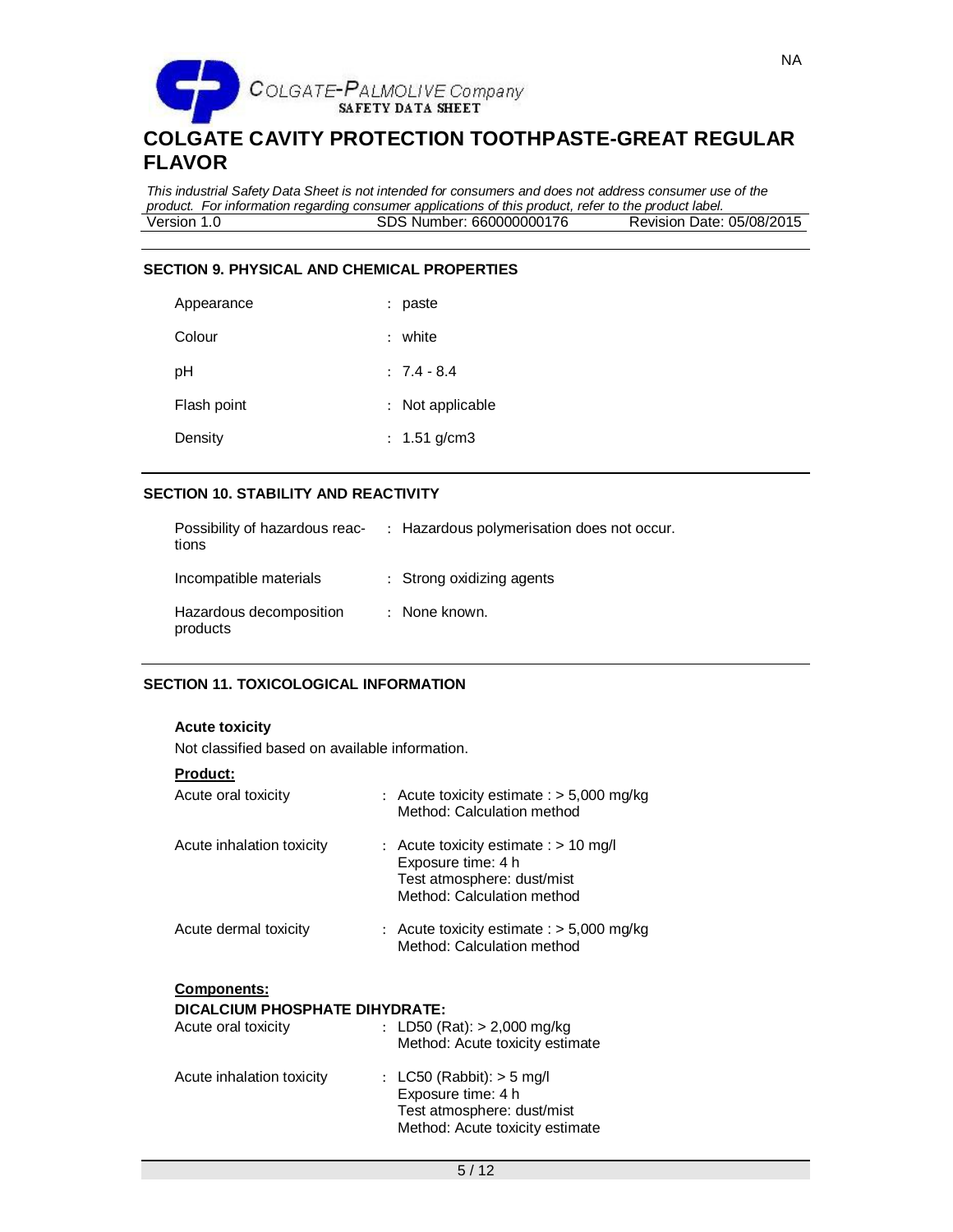

*This industrial Safety Data Sheet is not intended for consumers and does not address consumer use of the product. For information regarding consumer applications of this product, refer to the product label.* SDS Number: 660000000176

| Acute dermal toxicity                                | : LD50 (Rabbit): $> 2,000$ mg/kg<br>Method: Acute toxicity estimate                                                 |
|------------------------------------------------------|---------------------------------------------------------------------------------------------------------------------|
| <b>GLYCERIN:</b><br>Acute oral toxicity              | : LD50 (Rat): $> 5,000$ mg/kg                                                                                       |
| Acute inhalation toxicity                            | : Remarks: No data available                                                                                        |
| Acute dermal toxicity                                | : LD50 (Rabbit): $> 5,000$ mg/kg<br>Method: No information available.                                               |
| <b>SODIUM LAURYL SULFATE:</b><br>Acute oral toxicity | : LD50 (Rat): 977 mg/kg<br>Method: OECD Test Guideline 401                                                          |
| Acute inhalation toxicity                            | : Remarks: No data available                                                                                        |
| Acute dermal toxicity                                | : LD50 (Rabbit): > 2,000 mg/kg<br>Method: OECD Test Guideline 402                                                   |
| PEPPERMINT (MENTHA PIPERITA) OIL:                    |                                                                                                                     |
| Acute oral toxicity                                  | : LD50 (Rat): 2,650 mg/kg<br>Method: OECD Test Guideline 401                                                        |
| Acute inhalation toxicity                            | : Remarks: No data available                                                                                        |
| Acute dermal toxicity                                | : LD50 (Rabbit): > 5,000 mg/kg<br>Method: OECD Test Guideline 402                                                   |
| <b>TETRASODIUM PYROPHOSPHATE:</b>                    |                                                                                                                     |
| Acute oral toxicity                                  | : LD50 (Rat): 300 - 2,000 mg/kg<br>Method: OECD Test Guideline 420                                                  |
| Acute inhalation toxicity                            | : LC50 (Rabbit): > 0.58 mg/l<br>Exposure time: 4 h<br>Test atmosphere: dust/mist<br>Method: OECD Test Guideline 403 |
| Acute dermal toxicity                                | : LD50 (Rabbit): $> 2,000$ mg/kg<br>Method: OECD Test Guideline 402                                                 |
| <b>CARVONE:</b>                                      |                                                                                                                     |
| Acute oral toxicity                                  | LD50 (Rat): $> 5,000$ mg/kg                                                                                         |
| Acute inhalation toxicity                            | Remarks: No data available                                                                                          |
| Acute dermal toxicity                                | : LD50 (Rabbit): $> 2,000$ mg/kg<br>Method: No information available.                                               |
| <b>SPEARMINT OIL:</b><br>Acute oral toxicity         | LD50 (Rat): 5,000 mg/kg                                                                                             |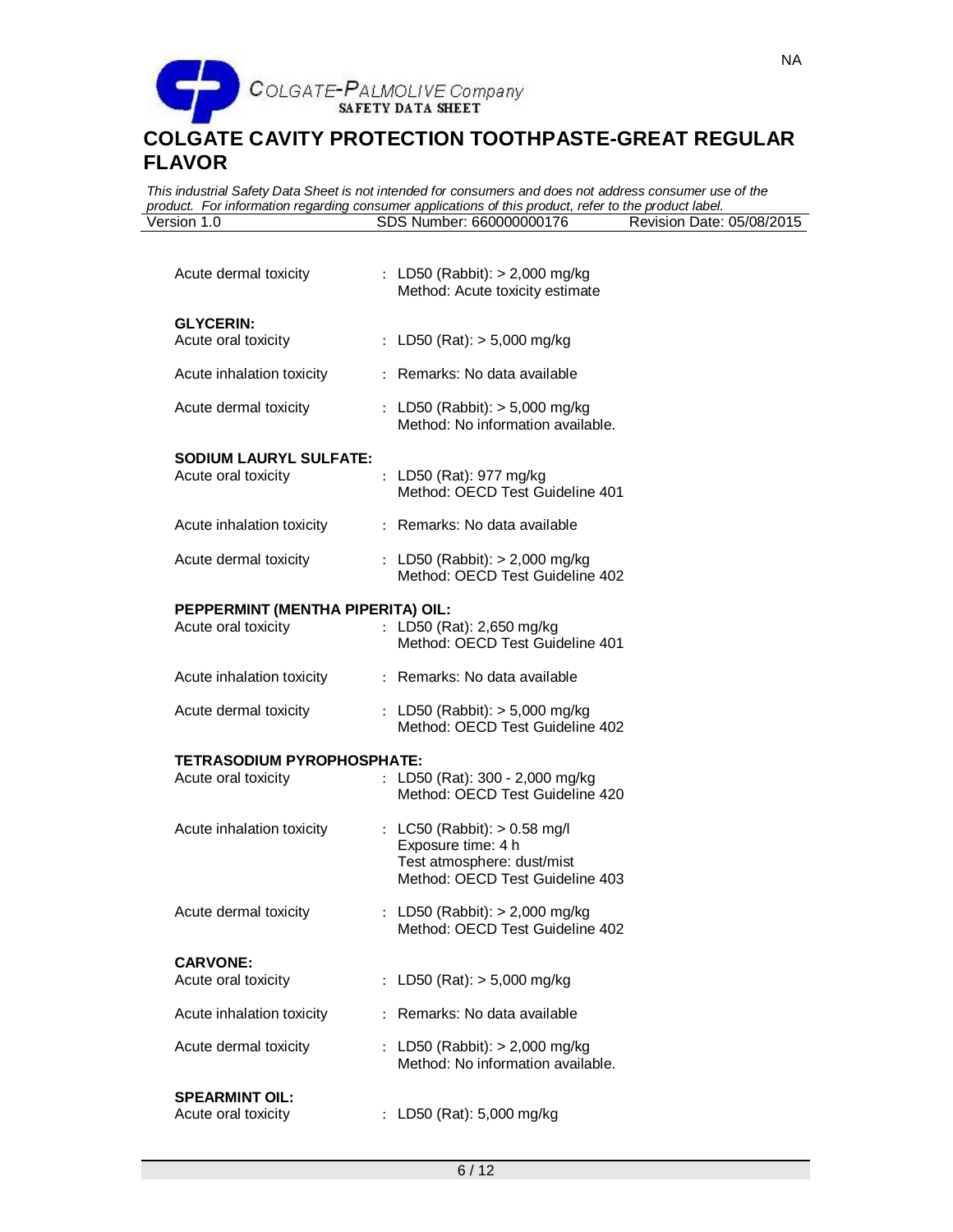

Acute inhalation toxicity : Remarks: No data available

# **COLGATE CAVITY PROTECTION TOOTHPASTE-GREAT REGULAR FLAVOR**

*This industrial Safety Data Sheet is not intended for consumers and does not address consumer use of the product. For information regarding consumer applications of this product, refer to the product label.* SDS Number: 660000000176

| Acute dermal toxicity                                                                  | : LD50 (Rabbit): $> 5,000$ mg/kg<br>Method: No information available. |  |
|----------------------------------------------------------------------------------------|-----------------------------------------------------------------------|--|
| Skin corrosion/irritation<br>Causes skin irritation.                                   |                                                                       |  |
| <b>Components:</b><br>DICALCIUM PHOSPHATE DIHYDRATE:<br>Result: Severe skin irritation |                                                                       |  |
| <b>GLYCERIN:</b><br>Result: No skin irritation                                         |                                                                       |  |
| <b>SODIUM LAURYL SULFATE:</b><br>Result: Severe skin irritation                        |                                                                       |  |
| PEPPERMINT (MENTHA PIPERITA) OIL:<br>Result: Severe skin irritation                    |                                                                       |  |
| <b>TETRASODIUM PYROPHOSPHATE:</b><br>Result: No skin irritation                        |                                                                       |  |
| <b>CARVONE:</b><br>Remarks: No data available                                          |                                                                       |  |
| <b>SPEARMINT OIL:</b><br>Result: Severe skin irritation                                |                                                                       |  |
| Serious eye damage/eye irritation                                                      |                                                                       |  |

Causes serious eye irritation.

**Components: DICALCIUM PHOSPHATE DIHYDRATE:** Result: Irritation to eyes, reversing within 21 days

**GLYCERIN:** Remarks: No data available

**SODIUM LAURYL SULFATE:** Result: Irreversible effects on the eye

**PEPPERMINT (MENTHA PIPERITA) OIL:** Result: Irritation to eyes, reversing within 21 days

**TETRASODIUM PYROPHOSPHATE:** Result: Irritation to eyes, reversing within 21 days

**CARVONE:** Result: No eye irritation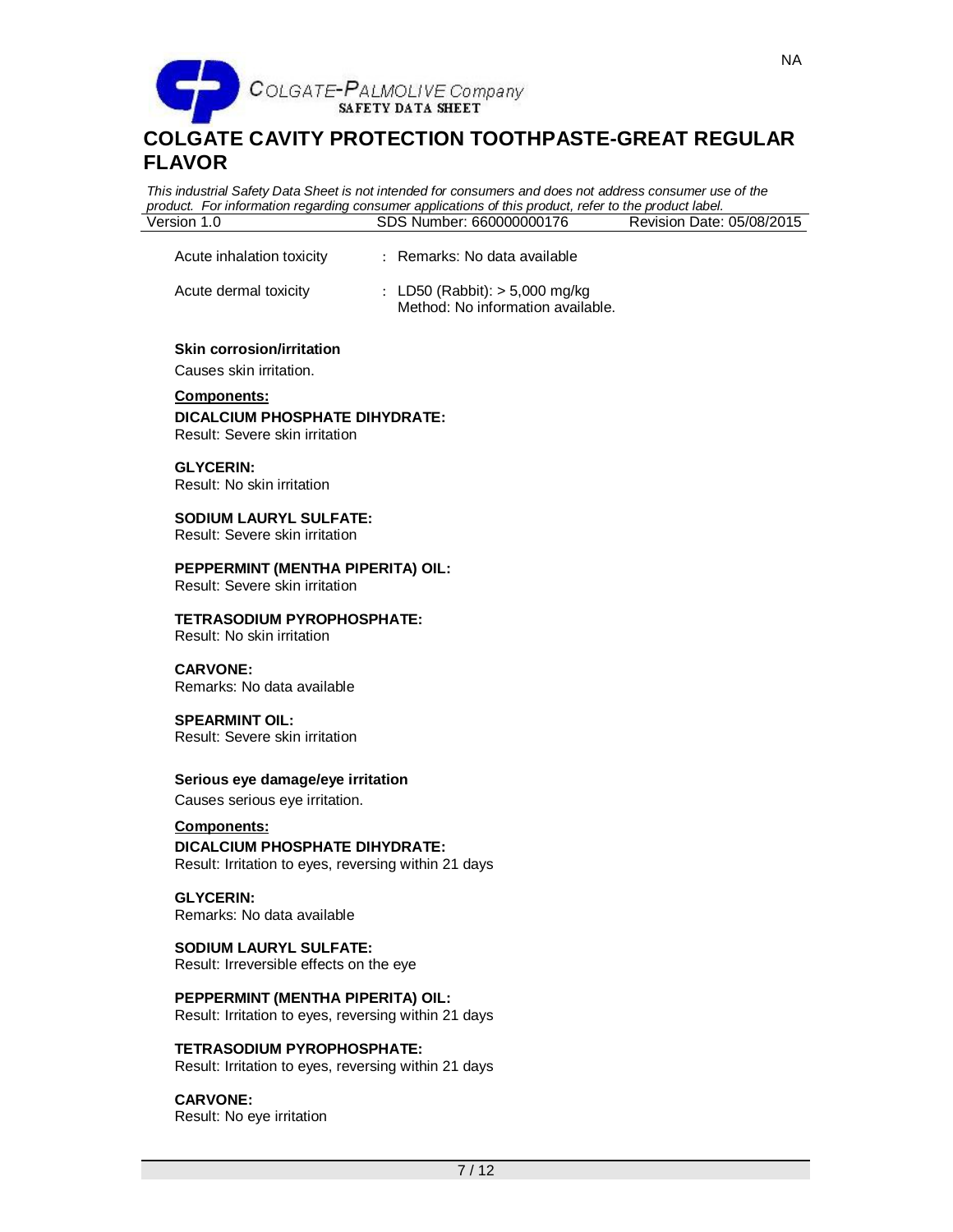

*This industrial Safety Data Sheet is not intended for consumers and does not address consumer use of the product. For information regarding consumer applications of this product, refer to the product label.* SDS Number: 660000000176

## **SPEARMINT OIL:**

Result: No eye irritation

#### **Respiratory or skin sensitisation**

Skin sensitisation: May cause an allergic skin reaction. Respiratory sensitisation: Not classified based on available information.

#### **Components:**

## **DICALCIUM PHOSPHATE DIHYDRATE:**

Exposure routes: Inhalation Result: Does not cause respiratory sensitisation.

Exposure routes: Dermal Result: Does not cause skin sensitisation.

#### **GLYCERIN:**

Exposure routes: Inhalation Remarks: No data available

Exposure routes: Dermal Result: Does not cause skin sensitisation.

#### **SODIUM LAURYL SULFATE:**

Exposure routes: Inhalation Remarks: No data available

Exposure routes: Dermal Result: Does not cause skin sensitisation.

#### **PEPPERMINT (MENTHA PIPERITA) OIL:**

Exposure routes: Inhalation Remarks: No data available

Exposure routes: Dermal Result: May cause sensitisation by skin contact.

#### **TETRASODIUM PYROPHOSPHATE:**

Exposure routes: Inhalation Result: Does not cause respiratory sensitisation.

Exposure routes: Dermal Result: Does not cause skin sensitisation.

### **CARVONE:**

Exposure routes: Inhalation Remarks: No data available

Exposure routes: Dermal Result: May cause sensitisation by skin contact.

## **SPEARMINT OIL:**

Exposure routes: Inhalation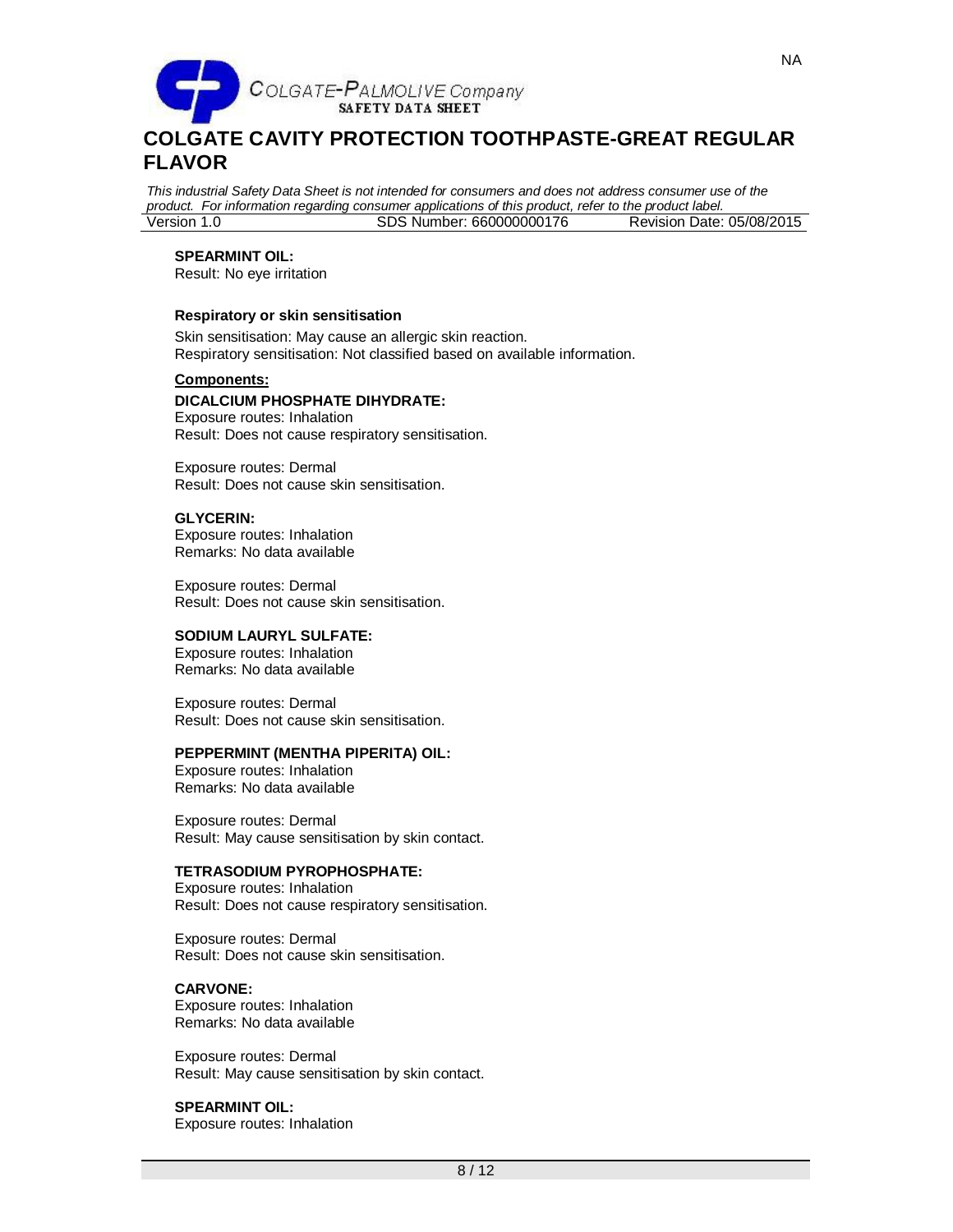

*This industrial Safety Data Sheet is not intended for consumers and does not address consumer use of the product. For information regarding consumer applications of this product, refer to the product label.* Version 1.0 SDS Number: 660000000176

Remarks: No data available

Exposure routes: Dermal Result: May cause sensitisation by skin contact.

### **Germ cell mutagenicity**

Not classified based on available information.

#### **Carcinogenicity**

Not classified based on available information.

### **Reproductive toxicity**

Not classified based on available information.

#### **STOT - single exposure**

Not classified based on available information.

### **STOT - repeated exposure**

Not classified based on available information.

### **Aspiration toxicity**

Not classified based on available information.

#### **Further information**

### **Product:**

Remarks: This product has not been tested as a whole. However, this formula was reviewed by expert toxicologists in the Product Safety Assurance Department of Colgate-Palmolive and is determined to be safe for its intended use. This review has taken into consideration available safety-related information including information on individual ingredients, similar formulas and potential ingredient interactions. This review is a component of the hazard determination used to prepare the statements in Section 3 of the SDS.

## **SECTION 12. ECOLOGICAL INFORMATION**

The product has not been tested as a whole for environmental toxicity. However, environmental information on the ingredients in this product have been reviewed by the Environmental, Health and Safety group of Colgate-Palmolive and determined to have an acceptable environmental profile. This evaluation is based on available information on individual ingredients, interactions of ingredients, and similar ingredients. Biodegradability claims are supported by data on ingredients (i.e., surfactants are biodegradable) or testing conducted on the final product (i.e., This product is biodegradable).

## **SECTION 13. DISPOSAL CONSIDERATIONS**

### **Disposal methods**

Waste from residues : Any disposal practice must be in compliance with local, state and federal laws and regulations (contact local or state environment agency for specific rules). Do not dump in sewers, any body of water or on the ground.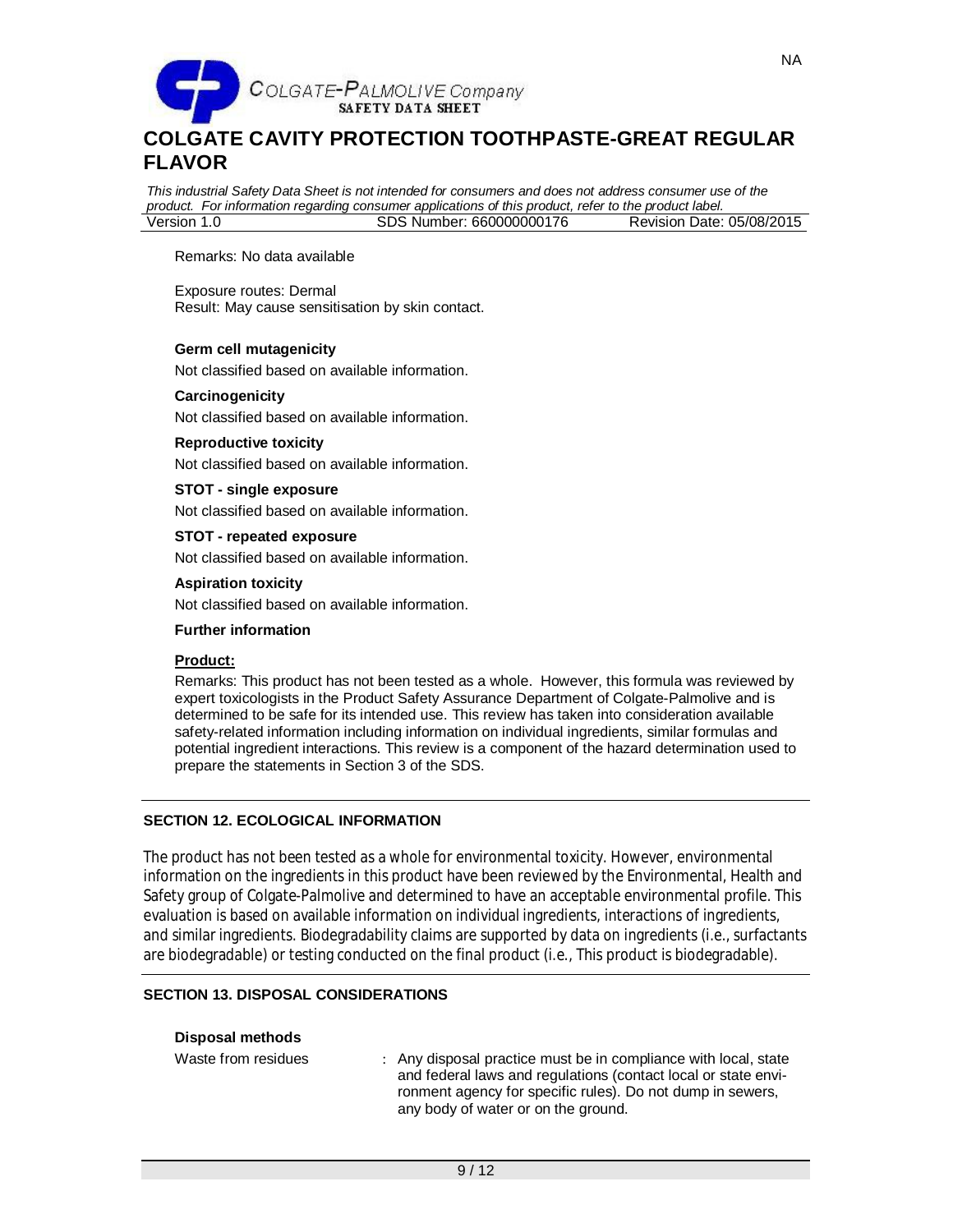

*This industrial Safety Data Sheet is not intended for consumers and does not address consumer use of the product. For information regarding consumer applications of this product, refer to the product label.* SDS Number: 660000000176

## **SECTION 14. TRANSPORT INFORMATION**

- **DOT :** Not regulated.
- **TDG :** Not regulated.
- **IATA :** Not regulated.
- **IMDG :** Not regulated.

### **International Regulation**

**Transport in bulk according to Annex II of MARPOL 73/78 and the IBC Code** Not applicable for product as supplied.

### **National Regulations**

## **SECTION 15. REGULATORY INFORMATION**

| <b>TSCA list</b>    | : Not relevant                                                            |
|---------------------|---------------------------------------------------------------------------|
|                     | Not relevant                                                              |
| <b>OSHA Hazards</b> | : Harmful by ingestion., Severe skin irritant, Moderate eye irri-<br>tant |

## **EPCRA - Emergency Planning and Community Right-to-Know Act**

### **CERCLA Reportable Quantity**

| Components         | <sup>I</sup> CAS-No. |       | Component RQ   Calculated product RQ |
|--------------------|----------------------|-------|--------------------------------------|
|                    |                      | (Ibs) | (Ibs)                                |
| I SODIUM SACCHARIN | 128-44-9             | 100   |                                      |

\*: Calculated RQ exceeds reasonably attainable upper limit.

## **SARA 304 Extremely Hazardous Substances Reportable Quantity**

This material does not contain any components with a section 304 EHS RQ.

| SARA 311/312 Hazards | : Acute Health Hazard                                                                                                                                                                     |
|----------------------|-------------------------------------------------------------------------------------------------------------------------------------------------------------------------------------------|
| <b>SARA 302</b>      | : No chemicals in this material are subject to the reporting re-<br>quirements of SARA Title III, Section 302.                                                                            |
| <b>SARA 313</b>      | : This material does not contain any chemical components with<br>known CAS numbers that exceed the threshold (De Minimis)<br>reporting levels established by SARA Title III, Section 313. |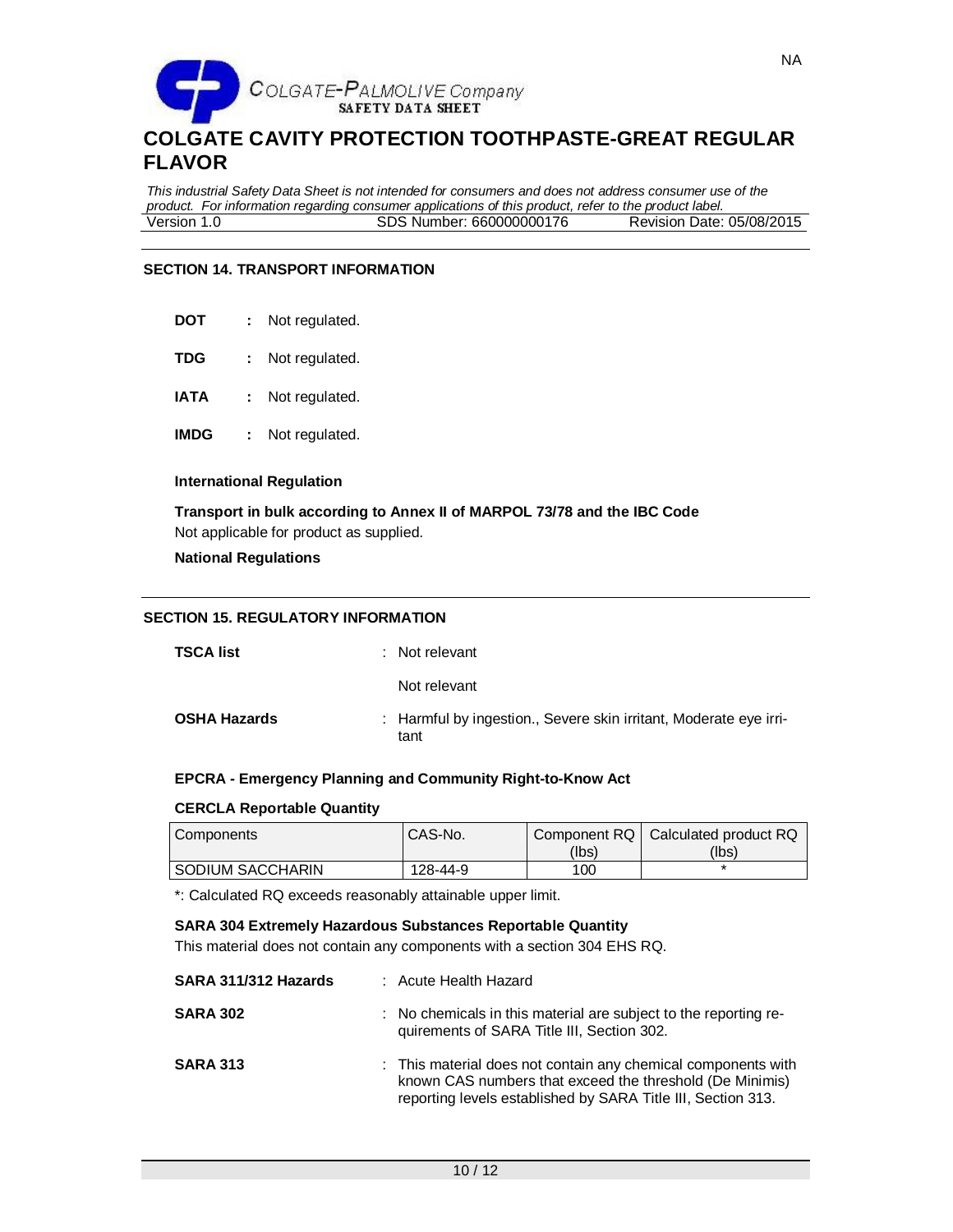

*This industrial Safety Data Sheet is not intended for consumers and does not address consumer use of the product. For information regarding consumer applications of this product, refer to the product label.* SDS Number: 660000000176

## **Clean Air Act**

This product does not contain any hazardous air pollutants (HAP), as defined by the U.S. Clean Air Act Section 12 (40 CFR 61).

This product does not contain any chemicals listed under the U.S. Clean Air Act Section 112(r) for Accidental Release Prevention (40 CFR 68.130, Subpart F).

The following chemical(s) are listed under the U.S. Clean Air Act Section 111 SOCMI Intermediate or Final VOC's (40 CFR 60.489):

GLYCERIN 56-81-5 SODIUM CARBOXYMETHYLCEL LULOSE 9004-32-4

## **Clean Water Act**

The following Hazardous Substances are listed under the U.S. CleanWater Act, Section 311, Table 116.4A:

SODIUM FLUORIDE 7681-49-4

The following Hazardous Chemicals are listed under the U.S. CleanWater Act, Section 311, Table 117.3:

SODIUM FLUORIDE 7681-49-4

This product does not contain any toxic pollutants listed under the U.S. Clean Water Act Section 307

## **Massachusetts Right To Know**

| <b>GLYCERIN</b>  | 56-81-5  |
|------------------|----------|
| SODIUM SACCHARIN | 128-44-9 |

## **Pennsylvania Right To Know**

| DICALCIUM PHOSPHATE DIHYDRATE | 7789-77-7 |
|-------------------------------|-----------|
| WATER                         | Water     |
| <b>GLYCERIN</b>               | $56-81-5$ |
| SODIUM SACCHARIN              | 128-44-9  |
| SODIUM SULFATE                | 7757-82-6 |
| <b>SODIUM FLUORIDE</b>        | 7681-49-4 |
|                               |           |

### **New Jersey Right To Know**

| DICALCIUM PHOSPHATE DIHYDRATE | 7789-77-7       |
|-------------------------------|-----------------|
| <b>WATER</b>                  | Water           |
| <b>GLYCERIN</b>               | $56-81-5$       |
| SODIUM LAURYL SULFATE         | 151-21-3        |
| SODIUM CARBOXYMETHYLCELLULOSE | $9004 - 32 - 4$ |

**California Prop 65** : This product does not contain any chemicals known to State of California to cause cancer, birth defects, or any other reproductive harm.